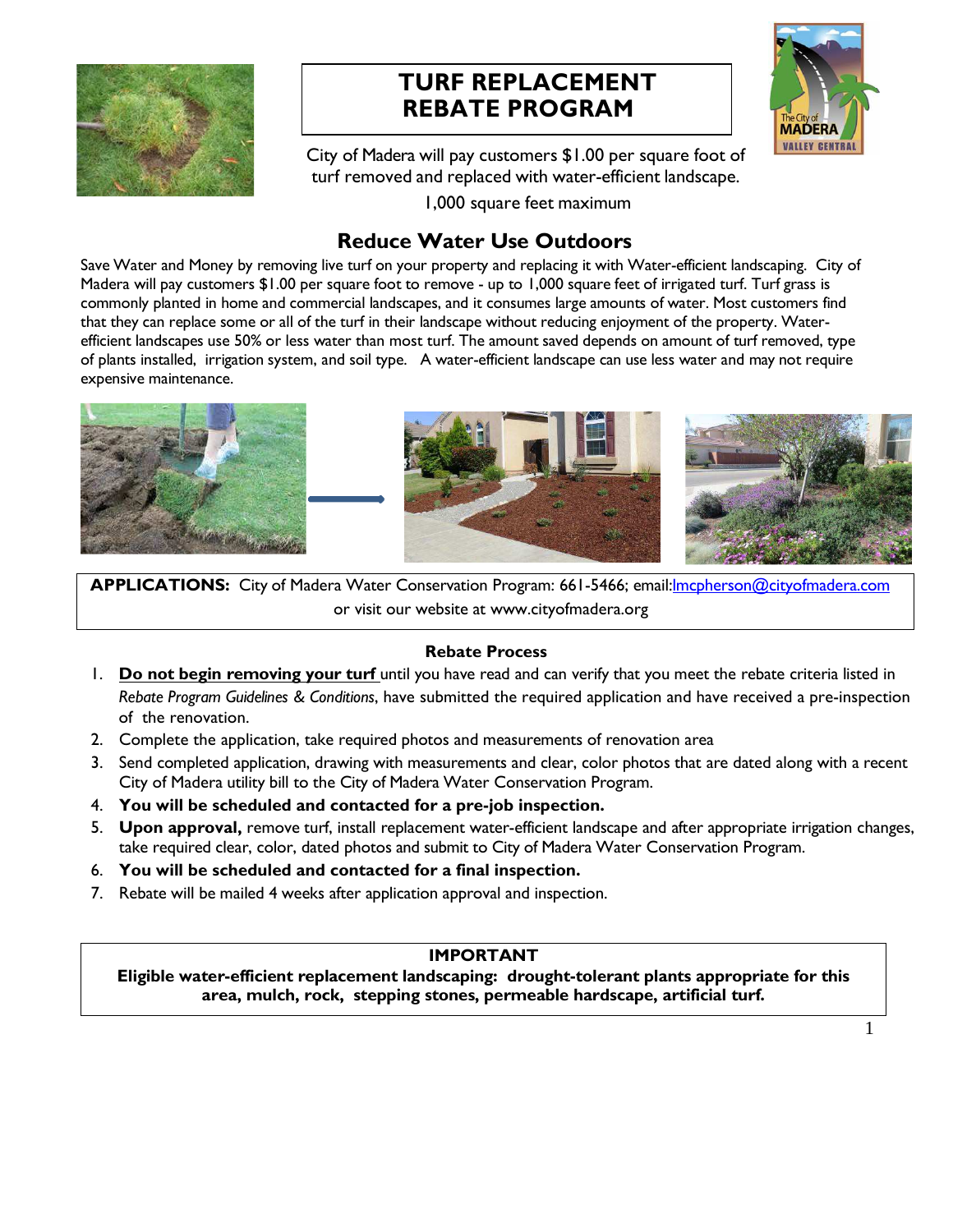# **Turf Replacement Guidelines and Conditions**

#### **Requirements**

- The purpose of this incentive is to reduce water use. Renovation area must have viable turf and cover the proposed project area, proposed plan must result in a minimum water use reduction of 50% and any drought tolerent plantings must be irrigated by a low-flow/high efficiency irrigation system such as drip or micro spray.
- **What does not qualify: projects that have been started or completed prior to City of Madera's review of application, installation of vegetable gardens where grass once was, water features and fountains, high water use and invasive plants, weeds, dead or brown non-irrigated grass.**
- Submit the requested information on application along with: a copy of a recent City of Madera utility bill, at least 5 clear, dated color photos of the areas where you plan to remove turf (front yard), a drawing with measurements of the turf area to be removed and. Also indicate irrigation changes. Photos must include your home, street or fence as reference point. Drawing must include landmarks such as sidewalks, fences, driveways, etc. Free printable graph templates available online: http://www.printablepaper.net/category/graph
- City of Madera will review application to approve, deny or require more information and schedule a pre-job inspection.
- Upon approval, install the new landscape that meets the terms and conditions set by the City of Madera. Only the following are eligible water-efficient replacement landscaping: drought-tolerant plants appropriate for this area, mulch, rock, stepping stones, permeable hardscape, artificial turf.
- When your project is complete, submit any required information along with: at least 5 clear, dated color photos of each area where turf was removed and replacement landscaping installed. Also show irrigation.
- A final project inspection will be scheduled. Your rebate application will be reviewed and upon approval, a rebate check will be mailed within 4 weeks after project completion and final inspection.
- This rebate is effective 7/16/15. Retroactive rebates are not available.
- All projects must be completed within 60 days of City-designated start (review approval) date.

## **Who Qualifies:**

- Rebates are only available to City of Madera water customers or landlords of property serviced by City of Madera Water Division.
- Limit one rebate per following qualified account: PUD's, HOA's, mobile homes, condos/townhouses or any other shared billing accounts also qualify as individual units and may receive rebate. Commercial, Industrial, and Institutional customers whose meter supplies water to an irrigation system. Multi-Family complexes also may qualify. Renters or tenants must provide written approval from property owner or property manager.
- New construction does not qualify.

## **Application and Rebate Approval or Denial:**

- Final rebate cannot be larger than your rebate amount, even if you remove additional square footage. It is important that you estimate and measure your project area correctly.
- Turf removal and water-efficient landscaping must be installed at approved service location listed on the customer's City of Madera's water utility bill account. Turf may not be reinstalled while you maintain ownership of the property. If turf is reinstalled during that time, the entire rebate must be refunded and a penalty equal to the amount of the rebate will be assessed.
- Incomplete, incorrect or unsigned applications cannot be processed and will be denied and returned.
- By submitting this application you are agreeing to a verification inspection to be eligible for rebate.
- Customers must fulfill all program guidelines to be eligible for rebates. Rebates will only be awarded after verification of proper installation and compliance with the guidelines and conditions.
- For an application to be approved to proceed. The utility account must be current and non-delinquent.
- This program only applies to turf removed after 7/16/15. Retroactive rebates are not available.

#### **Rebates:**

- Rebate amount \$1,00 per square foot grass replaced with water-efficient landscaping up to 1,000 square feet. Maximum rebate \$1,000.
- Rebate amounts do not apply to labor or other costs. Rebate may not exceed the cost of the rebate offer.
- The City/rebate program is not responsible for materials lost by mail.
- Submission or possession of a rebate application does not guarantee receiving a rebate.
- Rebates are processed on a first come, first served basis and funding is limited to available resources. This program shall at all times be subject to change or termination without prior notice.
- The City is not responsible for product performance or water savings. No warranty or quarantee of the products used or the vendor is provided.
- Rebate checks will be mailed within 4 weeks of an approved final inspection.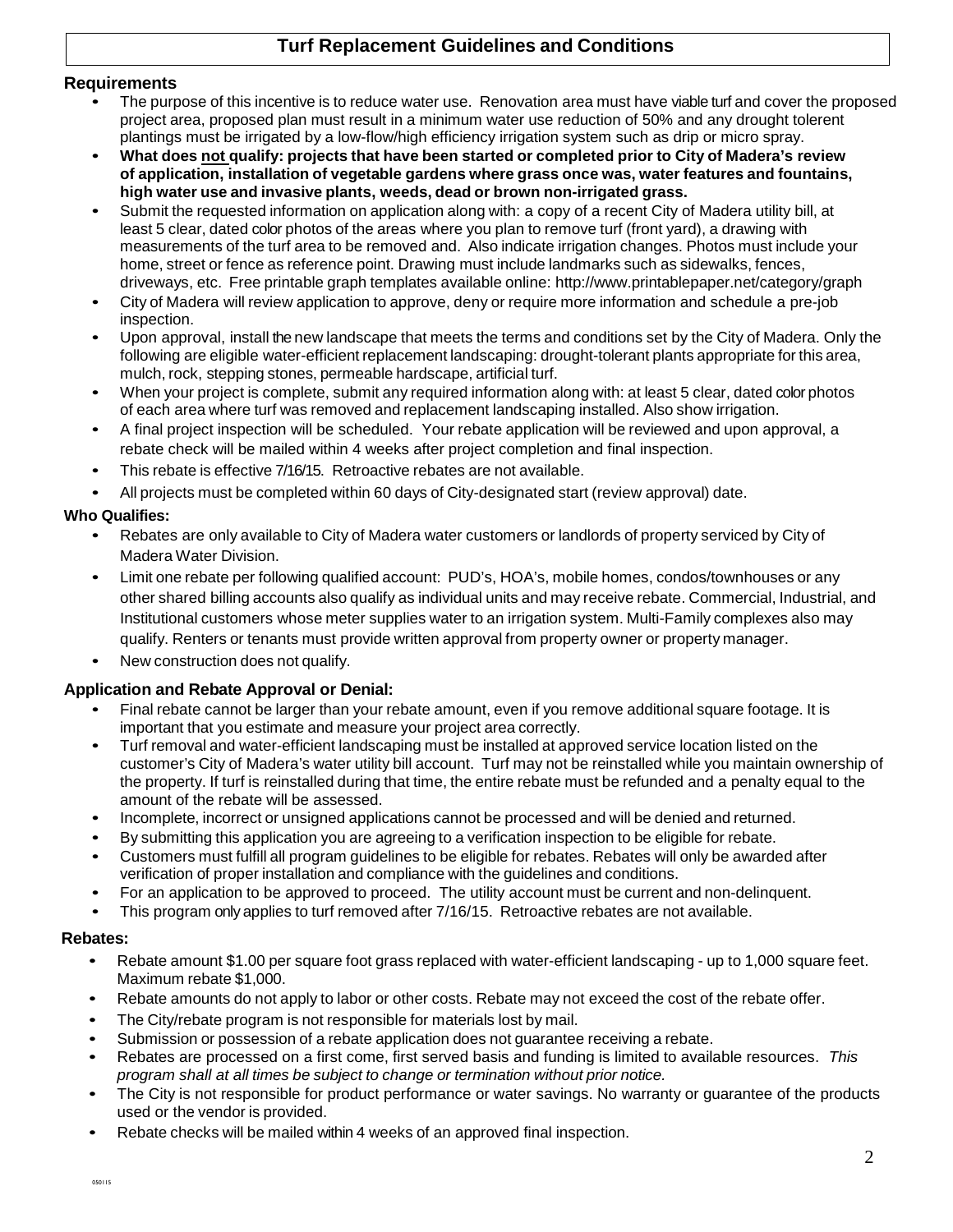#### **Measuring your lawn area for rebate**

- Make a drawing of your home and borders of yard. Write in descriptions of areas near turf to help orient yourself.
- Divide the project area into easily measured shapes.
- Take measurements to find square footage of each shape for total square footage.
- Add those calculated areas to your drawing.

There are many online area calculator tools that will calculate the square footage of common shapers after you enter the required measurements. One example: http://www.mathsisfun.com/area-calculation-tool.html. You can also watch demonstrations online on how to measure your lawn at the *YouTube* site.

Graph paper works well for drawings. Free printable graph templates are available online: http://www.printablepaper.net/category/graph









**Square or Rectangle** Height multiplied by Width = Square Footage



**Triangle** Height multiplied by Width and divided by 2 = Square Footage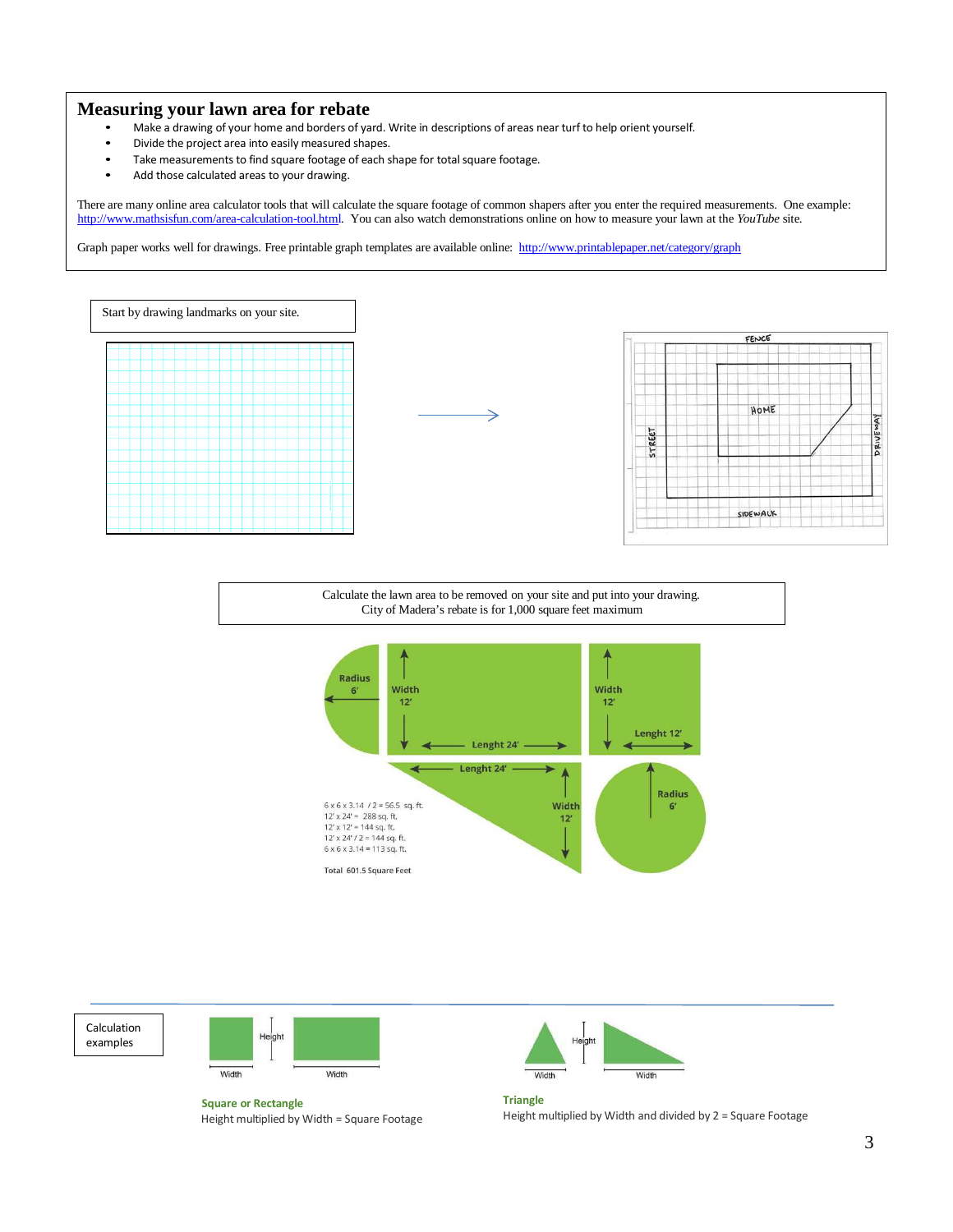

# **TURF REPLACEMENT REBATE PROGRAM**

**Mail to:** City of Madera, Water Conservation, Turf Replacement Conversion Rebate, 1030 S. Gateway Dr., Madera, CA 93637. Phone: (559) 661-5466 – fax (559) 661-0760, Email: lmcpherson@cityofmadera.com,

Date\_

| <b>AccountInformation</b>                                                                                                                                                                                                                                                                                 | <b>Please print clearly</b> | Madera City Utility Billing Account #                                                                   | Note: Copy of most recent City of Madera Utility Bill must be included with this application.                                                                                                                                      |
|-----------------------------------------------------------------------------------------------------------------------------------------------------------------------------------------------------------------------------------------------------------------------------------------------------------|-----------------------------|---------------------------------------------------------------------------------------------------------|------------------------------------------------------------------------------------------------------------------------------------------------------------------------------------------------------------------------------------|
|                                                                                                                                                                                                                                                                                                           |                             |                                                                                                         |                                                                                                                                                                                                                                    |
|                                                                                                                                                                                                                                                                                                           |                             |                                                                                                         |                                                                                                                                                                                                                                    |
|                                                                                                                                                                                                                                                                                                           |                             |                                                                                                         | Telephone $(1)$ $(2)$ $E$ -mail $\frac{1}{2}$                                                                                                                                                                                      |
| Letter must be attached to application when submitted.                                                                                                                                                                                                                                                    |                             |                                                                                                         | Attention: Renters and Tenants: Participation requires written approval from property owner and/or property manager.                                                                                                               |
|                                                                                                                                                                                                                                                                                                           |                             |                                                                                                         |                                                                                                                                                                                                                                    |
|                                                                                                                                                                                                                                                                                                           |                             |                                                                                                         |                                                                                                                                                                                                                                    |
|                                                                                                                                                                                                                                                                                                           |                             |                                                                                                         | Telephone $(1)$ $(2)$ $E$ -mail                                                                                                                                                                                                    |
| <b>Building Information</b><br>(Installation Address)                                                                                                                                                                                                                                                     |                             | <b>Building Type (X Select):</b> Multi-Family Apt/Duplex<br>Commercial_____Industrial ____Institutional | -Single Family home_______PUD_____Condo______Mobile Home_____HOA Shared billing account                                                                                                                                            |
| <b>Number of:</b> People in selected unit _____________ Selected unit # (if applies)__________________________________<br>Rebate amount \$1.00 per square foot grass replaced with water-efficient landscaping - up to<br><b>Turf Replacement</b><br>1,000 square feet. Maximum rebate \$1,000.<br>Rebate |                             |                                                                                                         |                                                                                                                                                                                                                                    |
|                                                                                                                                                                                                                                                                                                           |                             |                                                                                                         | Start Date <b>Mate Start Date Start Date Start Date Start Date Start Date Start Date Start Date Start Date Start Date Start Date Start Date Start Date Start Date Start Date Start Date Start Date Start Date Start Date Start</b> |
|                                                                                                                                                                                                                                                                                                           |                             |                                                                                                         |                                                                                                                                                                                                                                    |
|                                                                                                                                                                                                                                                                                                           |                             |                                                                                                         | Eligible Replacement (check as many as apply): ____ Drought-tolerant plants____Mulch____Rock___Un-grouted                                                                                                                          |
| stepping stones____Permeable hardscape____Artificial turf.                                                                                                                                                                                                                                                |                             |                                                                                                         |                                                                                                                                                                                                                                    |
|                                                                                                                                                                                                                                                                                                           |                             |                                                                                                         |                                                                                                                                                                                                                                    |

Rebate: \_\_\_\_\_\_\_\_\_\_\_\_\_\_\_\_\_square feet @ \$1.00 per square foot \$\_